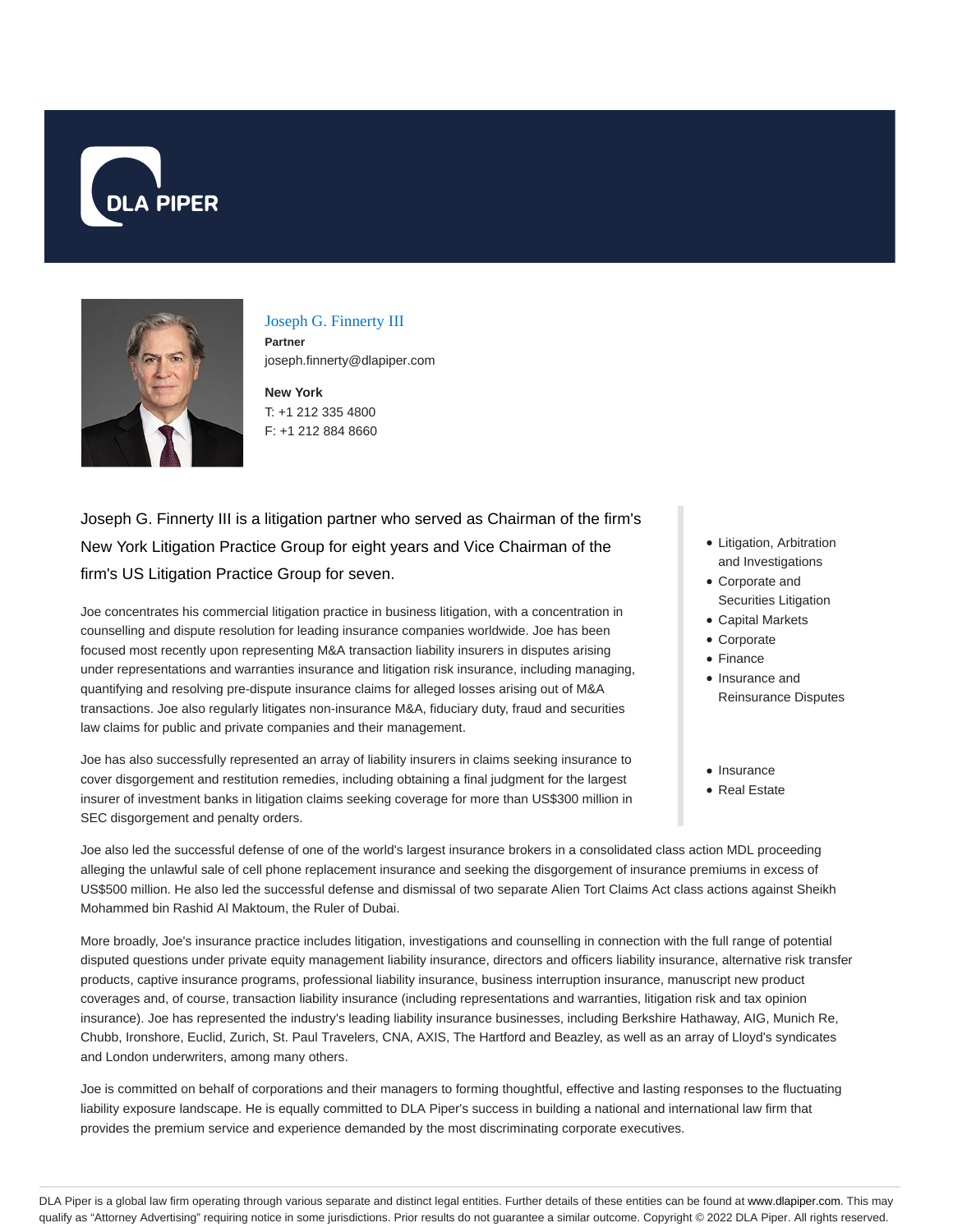#### **EXPERIENCE**

- Lead counsel in shareholder derivative litigation for current and former executives of VeriSign, Inc. in Delaware US District Court arising out of alleged misrepresentations in proxy statements regarding tax benefits of compensation plans. Won motion to dismiss
- Lead Counsel for market-leading financial institution insurers in litigation over coverage for more than US\$300 million in insurance claims by a bulge-bracket investment bank arising from the bank's settlement of litigation with the SEC and NYSE over alleged illegal mutual fund late trading and deceptive market timing practices. New York's Appellate Division, First Department, ruled that no insurance coverage was available as a matter of law, and the case was later remanded by the New York Court of Appeals and is pending in New York County Supreme Court
- Lead counsel for Sheikh Mohammed bin Rashid Al Maktoum, the Prime Minister and Vice President of the United Arab Emirates (UAE) and the Ruler of Dubai, and Sheikh Hamden bin Rashid Al Maktoum, the Minister of Finance of the UAE, in an alleged class action litigation in federal court asserting claims under the Alien Tort Claims Act for purported violations of international law on behalf of thousands of boys from South Asia and Africa who were allegedly trafficked to the UAE and forced to train and/or ride racing camels. Successfully obtained a complete dismissal
- Lead Counsel for Federal Insurance Company, a division of The Chubb Group of Insurance Companies, in litigation arising out of the demise of the long-defunct Commodore International Limited (the maker of the classic Commodore 64 personal computer). Former executives of Commodore sought US\$20 million in insurance coverage under excess directors and officers liability policies above insolvent policy layers. The US Court of Appeals for the Second Circuit affirmed a finding of no insurance coverage, rejecting an attempt to obtain coverage based on the former executives' exposure to liability, or an unpaid settlement obligations, but before any actual "payment" which was held to be required in order to trigger the excess policies
- Lead counsel for a market-leading computer modem manufacturer and its directors and officers against claims for more than US\$40 million in damages by vulture fund preferred shareholders alleging that directors breached federal securities laws and fiduciary duties relating to death spiral preferred shareholder agreement. A motion to dismiss with prejudice was granted on behalf of all defendants, and the decision was affirmed by the Second Circuit in a summary order
- Lead counsel for directors and officers of an information management and technology company in defense of claims for breach of fiduciary duties and conspiracy to breach fiduciary duties in state court in Florida, seeking damages in excess of US\$57 million
- Lead counsel for the nation's largest corporate provider of product replacement insurance and cellular telephone carriers in consumer class actions and consolidated MDL proceedings seeking disgorgement of more than US\$500 million
- Lead counsel for the country's largest insurer of investment banks and securities underwriters in insurance coverage matters arising out of more than 300 separate securities class actions against investment banks and IPO issuers alleging market manipulation and conflicts of interest in the IPO securities litigation, the IPO antitrust litigation, and in related regulatory proceedings by the SEC, the NASDR, and state and federal prosecutors, including litigation over insurance coverage for a US\$100 million SEC and NASDR penalty and disgorgement payment
- Lead counsel for directors and officers of a public company in defense of claims for breach of fiduciary duty, fraud, tortuous interference with contract and breach of contract in state court in New York
- Lead counsel for the market-leading D&O insurer in rescission litigation arising out of claims against the management of public company for corporate waste, undisclosed executive compensation and accounting impropriety

#### CREDENTIALS

## Admissions

New York

## **Recognitions**

• The Legal 500 United States

2018-19, 2015-16 - Recommended, Insurance: Advice to Insurers

Joe has been named a New York Super Lawyer by Law & Politics magazine every year since 2006, including being recognized in the 2008 through 2014 Super Lawyers Corporate Counsel Edition® which highlights business litigators. He also was a finalist for

DLA Piper is a global law firm operating through various separate and distinct legal entities. Further details of these entities can be found at www.dlapiper.com. This may qualify as "Attorney Advertising" requiring notice in some jurisdictions. Prior results do not guarantee a similar outcome. Copyright © 2022 DLA Piper. All rights reserved.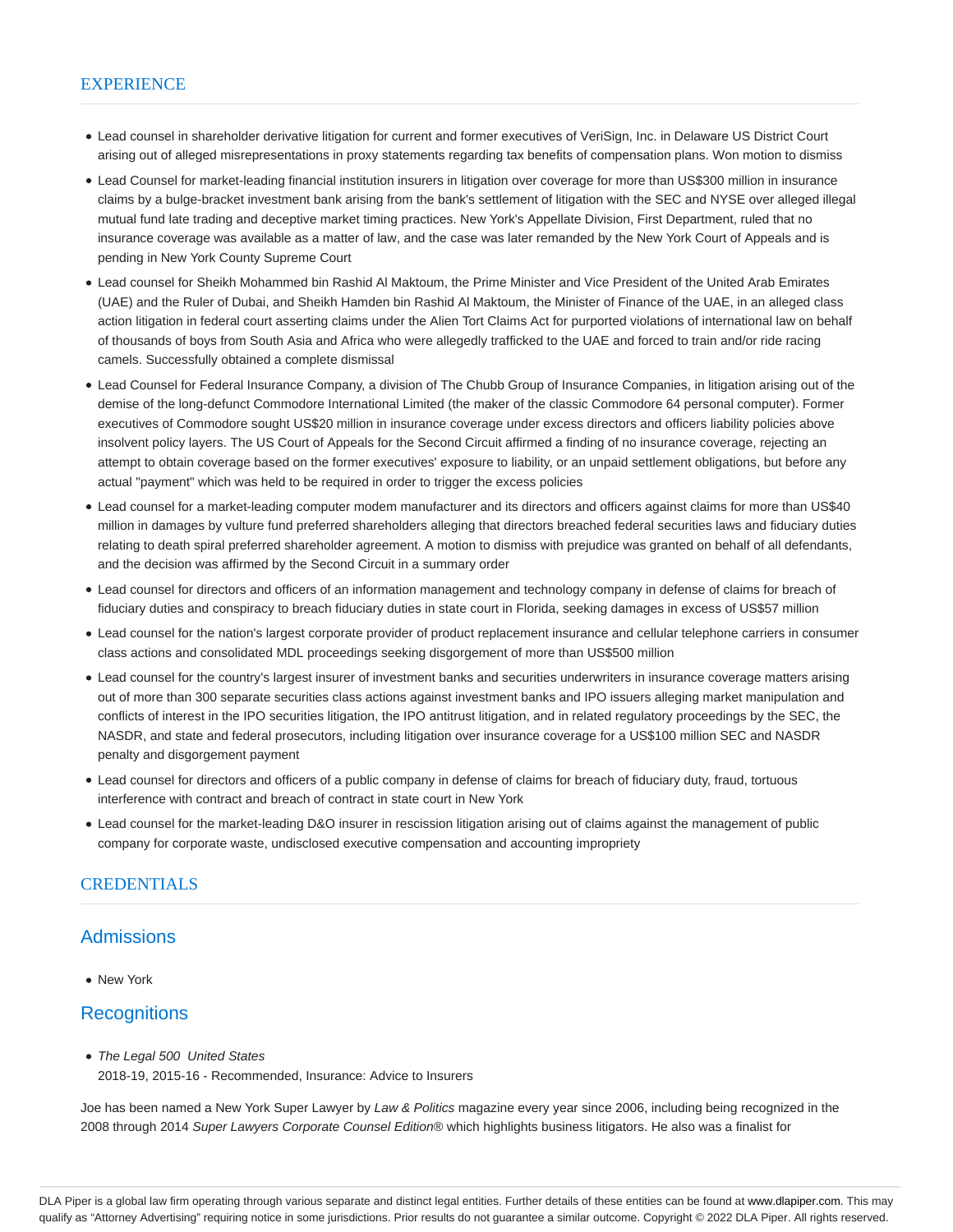Lawdragon's 500 Leading Lawyers in America in 2006 and 2007. In addition, he has been listed in the Best Lawyers Annual Guide to Commercial Litigation 2010, Marquis Who's Who in America for the last eight consecutive years, and multiple times in Marquis Who's Who in American Law, Marquis Who's Who in the World, and Marquis Who's Who in the East.

Joe was the recipient of the 2021 Irish Legal 100 Award (October 28, 2021)

## **Education**

- J.D., University of Maryland School of Law 1987
- B.A., Hamilton College 1982

## **Courts**

- Supreme Court of Illinois
- Supreme Court of New Jersey
- Supreme Court of the United States
- United States Court of Appeals for the First Circuit
- United States Court of Appeals for the Ninth Circuit
- United States Court of Appeals for the Second Circuit
- United States District Court for the District of Arizona
- United States District Court for the District of Colorado
- United States District Court for the Eastern District of Arkansas
- United States District Court for the Eastern District of New York
- United States District Court for the Northern District of New York
- United States District Court for the Southern District of New York
- United States District Court for the Western District of Arkansas
- United States District Court for the Western District of New York

## **Memberships**

- American College of Coverage and Extracontractual Counsel, Founding Member (2013 − Present)
- Professional Liability Underwriters Society (1997 − Present)
- American Bar Association (1994 − Present)
- The Association of the Bar of the City of New York (1988 − Present)
- ABA Tort Trial and Insurance Practice Section's Task Force on Corporate Governance (2005 − 2008)
- New York Lawyers for the Public Interest, Board Director (2005 2009)
- Brooklyn Museum of Art, Board of Trustees (2005 − 2018), Executive Committee (2007 − 2018), and Audit Committee Chair (2007 − 2018)

### INSIGHTS

# **Publications**

- "Best practices for Rep and Warranty insurance claims," M&A Masters Podcast (April 2018)
- Author, "Reducing Shareholder Claims," Risk & Insurance (September 2014)

# **Events**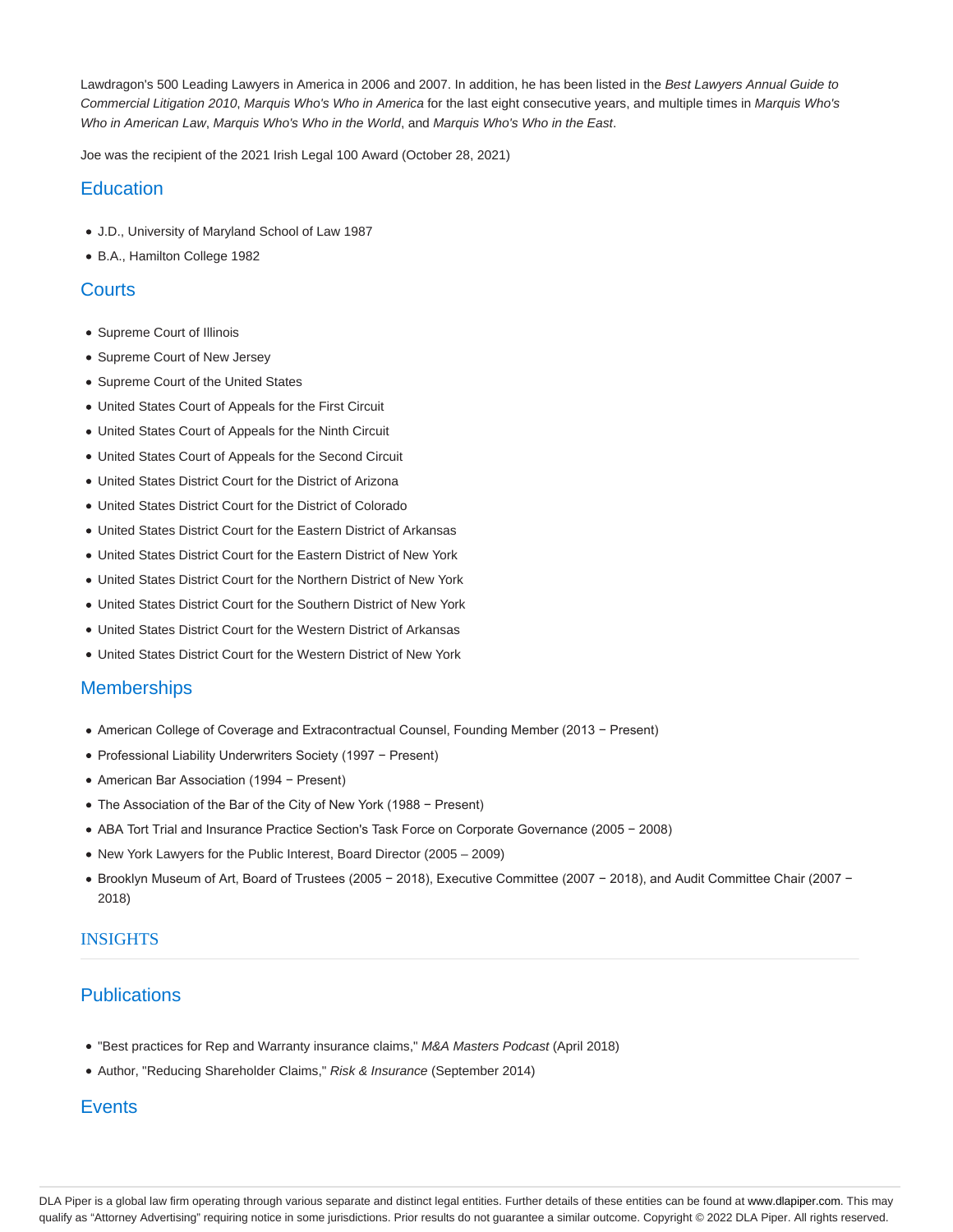- Panelist, "Challenging Times for M&A Insurance," JAMS New York, December 11, 2019
- Speaker, "Pre-arbitration, Pre-litigation, Dispute Resolution," Advisen Transaction Insurance Insights Conference, January 30, 2019
- Speaker, "Understanding Claim History in M&A Insurance," Expert Webcast, December 12, 2017
- Speaker, "Representations and Warranties Insurance Capitalizing on Recent Trends, and Avoiding Common Pitfalls," ACG Capital Connection Conference, November 14, 2017
- Speaker, "How Transactional Liability Has Changed The Way Private Equity and Corporations Approach Public and Private M&A Transactions," ACCEC Insurance Law Symposium, October 20, 2017
- Speaker, "What Happens After the Deal Closes?" AIG, October 19, 2017 (Toronto, Canada)
- Speaker, "What Happens After the Deal Closes?" AIG, June 15, 2017 (Los Angeles, CA)
- Speaker, "What Happens After the Deal Closes?" AIG, June 14, 2017 (Sunnyvale, CA)
- Speaker, "What Happens After the Deal Closes?" AIG, May 25, 2017 (Chicago, IL)
- Speaker, "What Happens After the Deal Closes?" AIG, May 23, 2017 (Atlanta, GA)

### **NEWS**

**DLA Piper partners Joseph G. Finnerty III and John Hamill named to Irish Legal 100 2021**

#### 2 November 2021

DLA Piper is pleased to announce that partners Joseph Finnerty and John Hamill have been named to the 2021 edition of the Irish Legal 100, an annual list established by the Irish Voice newspaper to recognize accomplished and distinguished lawyers of Irish descent in the US.

## MEDIA MENTIONS

- "NY Panel Rejects Insurers' Defenses in \$140M JP Morgan Suit" Law360 (March 18, 2022)
- "Virtu, Axis Near Settlement In \$11M Hacking Coverage Fight" Law360 (January 20, 2021)
- "NY High Court Sides With JP Morgan In \$140M Insurance Suit" Law360 (November 23, 2021)
- "Virtu's Access To Insurer's Files Curbed In \$11M Hacking Fight" Law360 (September 21, 2021)
- "The Biggest Insurance Decisions of 2018," Law360 (December 14, 2018)
- "Kokesh Defeats JPMorgan's \$286M Coverage Award: NY Court," Law360 (September 20, 2018)
- "Court Decisions Appellate Division, First Department," New York Law Journal (September 20, 2018)
- "9th Circ. Takes Lloyd's Off Hook For \$5M Excess Policy Claims," Law360 (April 2, 2018)
- . "Second Circuit Gives Broad Reading to 'Insured v. Insured' Exclusion," FC&S Legal: The Insurance Coverage Law Information Center (September 27, 2017)
- "2nd Circ. Affirms Tech Co.'s D&O Coverage Loss," Law360 (September 19, 2017)
- "Primary Insurers Must Cover Investor Claims, 9th Circ. Told," Law360 (September 19, 2017)
- "Insurers Say Kokesh Means JPMorgan Can't Get \$300M," Law360 (August 16, 2017)
- "Insurers Make Last-Ditch Kokesh Play In Bear Stearns Fight," Law360 (June 6, 2017)
- "Beazley Asks 2nd Circ. To Affirm D&O Coverage Denial," Law360 (April 25, 2017)
- "Insurers Look To Skirt \$300M Bear Stearns Settlement Tab," Law360 (April 12, 2017)
- "Jury Finds That Ex-Tech Execs Not Covered By D&O Policy," Law360 (September 23, 2016)
- "Ex-Tech Execs' Deals Are Covered Losses, NY Judge Says," Law360 (September 20, 2016)
- "Insurer's Coverage Denial Relieves Policyholder's Obligation to Obtain Consent to Settlement," The D&O Diary (July 27, 2016)
- "Bear Stearns Didn't Need Insurers' OK For Settlement: Judge," Law360 (July 22, 2016)